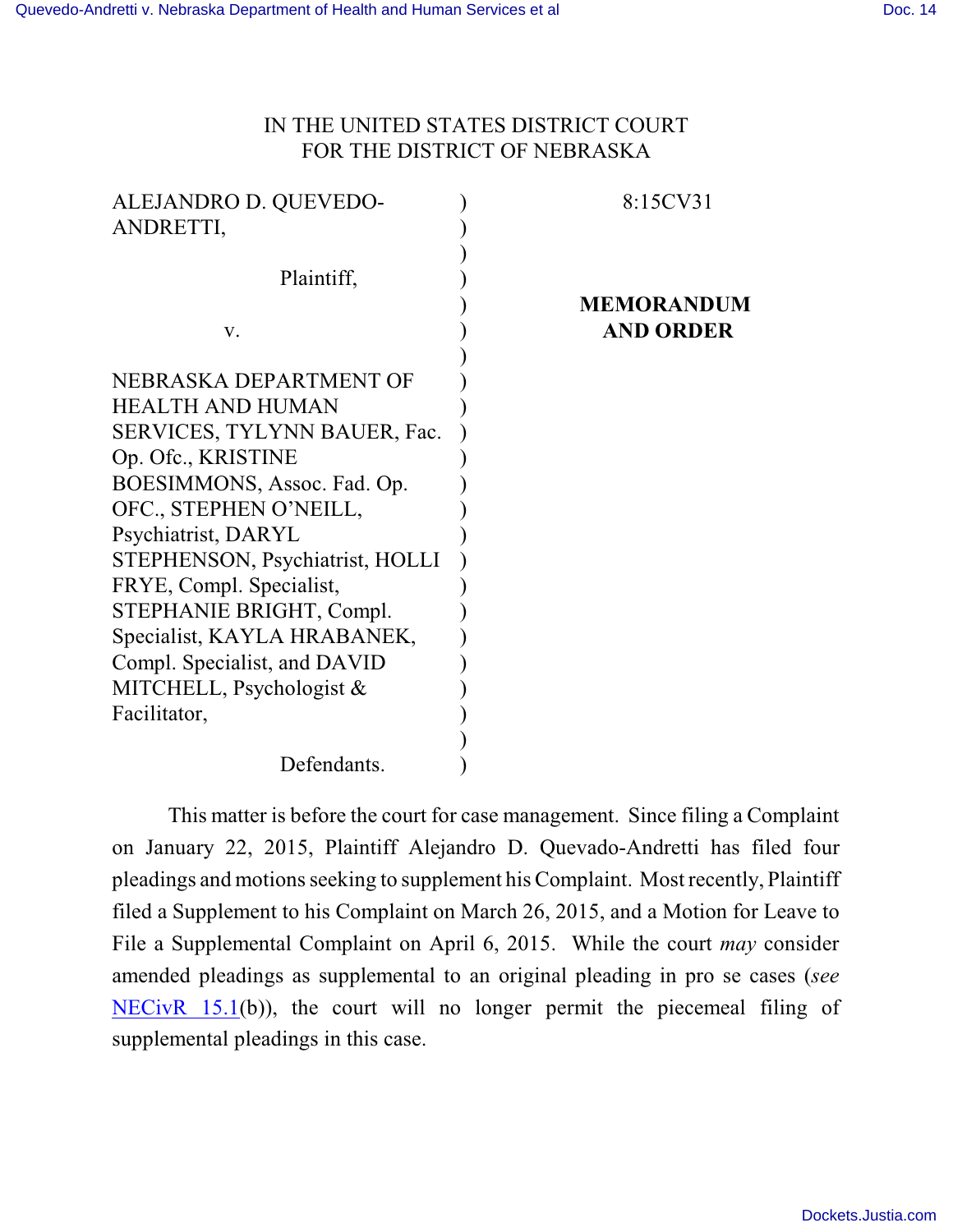The court will give Plaintiff leave to file one amended complaint that identifies each defendant by name and states all of his claims (and any supporting factual allegations) against that defendant. Plaintiff is *ordered not to file* any other amended pleadings or supplements to his pleadings, aside from the one contemplated in the preceding sentence, without first obtaining leave of the court as required by Rule 15(a) of the Federal Rules of Civil Procedure, and Rule 15.1 of the local rules of this court.

After Plaintiff files an amended complaint, the next step in his case will be for the court to conduct an initial review of his claims to determine whether summary dismissal is appropriate under 28 U.S.C. § [1915\(e\)\(2\)](https://web2.westlaw.com/find/default.wl?cite=28+usc+1915&rs=WLW15.01&vr=2.0&rp=%2ffind%2fdefault.wl&utid=2&fn=_top&mt=EighthCircuit&sv=Split). This review cannot occur if Plaintiff continues to supplement his Complaint with additional claims against additional defendants.

## **B. Motion to Appoint Counsel**

Plaintiff seeks the appointment of counsel. (Filing No. [11](http://ecf.ned.uscourts.gov/doc1/11313232077).) The court cannot routinely appoint counsel in civil cases. In *Davis v. Scott*, 94 F.3d [444, 447](http://www.westlaw.com/find/default.wl?rs=CLWP3.0&vr=2.0&cite=94+F.3d+444) (8th Cir. [1996\)](http://www.westlaw.com/find/default.wl?rs=CLWP3.0&vr=2.0&cite=94+F.3d+444), the Eighth Circuit Court of Appeals explained that "[i]ndigent civil litigants do not have a constitutional or statutory right to appointed counsel. The trial court has broad discretion to decide whether both the plaintiff and the court will benefit from the appointment of counsel[.]" *Id.* (internal citation and quotation marks omitted). No such benefit is apparent here at this time. Thus, the request for the appointment of counsel will be denied without prejudice to reassertion.

## IT IS THEREFORE ORDERED that:

1. Plaintiff must file an amended complaint within 30 days that identifies each defendant by name and states all of his claims (and any supporting factual